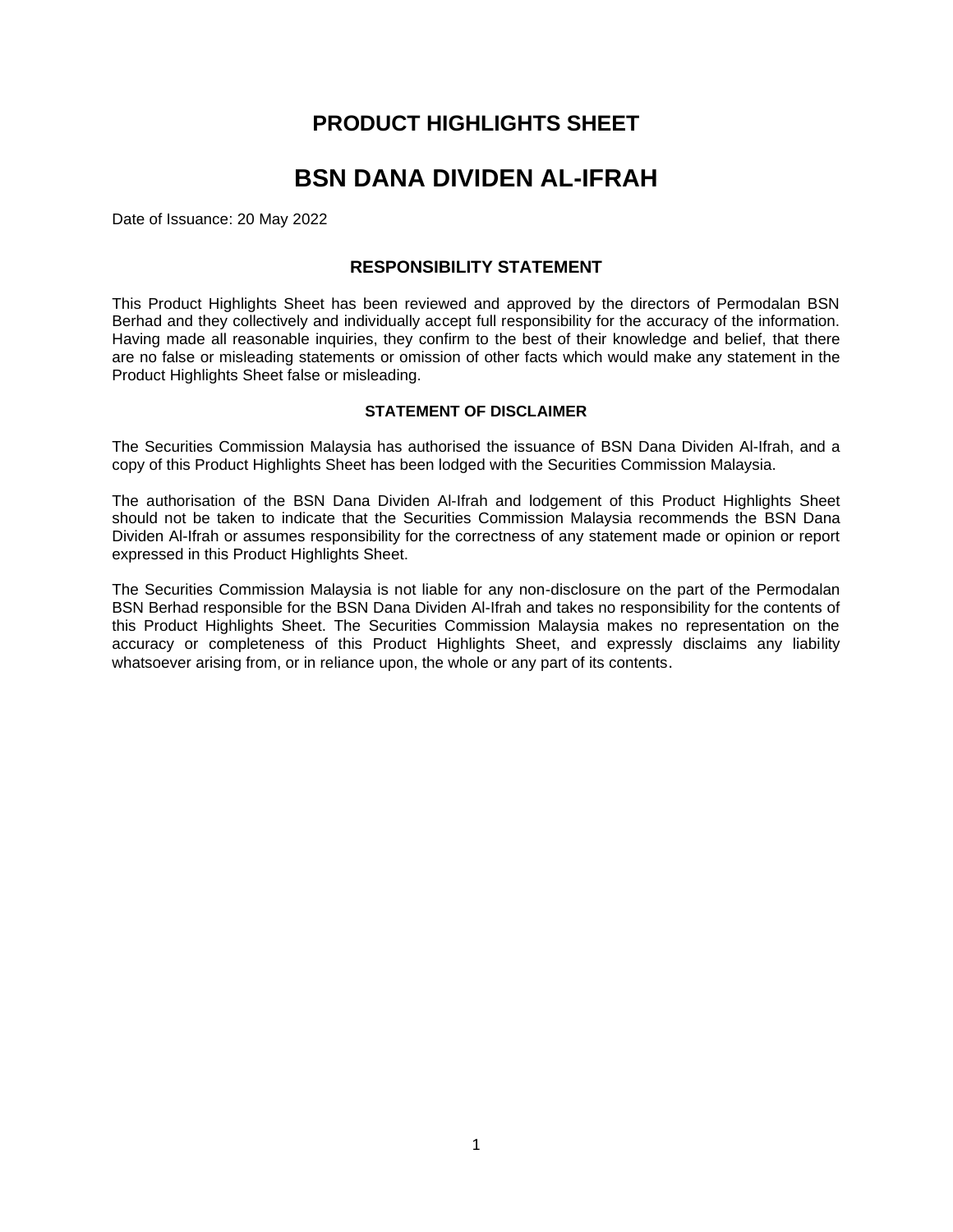**This Product Highlights Sheet only highlights the key features and risks of this unlisted capital market product. Investors are advised to request, read and understand the Master Prospectus and its supplementary (if any) (hereinafter referred to as "Master Prospectus") before deciding to invest.** 

# **PRODUCT HIGHLIGHTS SHEET**

**If doubt, please consult a professional adviser.**

# **BSN DANA DIVIDEN AL-IFRAH**

## **BRIEF INFORMATION ON THE BSN DANA DIVIDEN AL-IFRAH**

| <b>FUND INFORMATION</b>   |                                                        |
|---------------------------|--------------------------------------------------------|
| Name of Fund              | BSN Dana Dividen Al-Ifrah (the "Fund")                 |
| <b>Fund Category</b>      | Equity (Islamic)                                       |
| <b>Management Company</b> | Permodalan BSN Berhad (the "Manager")                  |
| The Trustee               | AmanahRaya Trustees Berhad (200701008892) (766894-T)   |
| The Shariah Adviser       | Tawafuq Consultancy Sdn Bhd (201501036171) (1161491-M) |
| <b>Base Currency</b>      | Ringgit Malaysia ("RM")                                |
| <b>Financial Year End</b> | 31 December                                            |

## **PRODUCT SUITABILITY**

| <b>PRODUCT SUITABILITY</b>  |                                                                                                                                                                                                                                                                                                                                                            |
|-----------------------------|------------------------------------------------------------------------------------------------------------------------------------------------------------------------------------------------------------------------------------------------------------------------------------------------------------------------------------------------------------|
| <b>Investment Objective</b> | The Fund seeks to provide consistent income* by investing in Shariah-<br>compliant equities with attractive dividend** yield and/or potential<br>dividend yield.                                                                                                                                                                                           |
|                             | *Note: Distribution of income will be done by way of reinvestment into<br>additional Units.                                                                                                                                                                                                                                                                |
|                             | **Note: "Attractive dividend" refers to stocks of companies which have<br>provided an average gross dividend of at least 3% for the past 3 years<br>from the latest financial year.                                                                                                                                                                        |
| Risk Profile of the Fund    | Moderate to high                                                                                                                                                                                                                                                                                                                                           |
| <b>Investor Profile</b>     | The Fund is suitable for those who:<br>• seek consistent income over the medium to long term <sup>*</sup> via<br>investments in Shariah-compliant equities with attractive dividend<br>yield and/or potential dividend yield; and<br>• have a moderate to high risk tolerance.<br>*Note: Medium to long term is a period of three to more than five years. |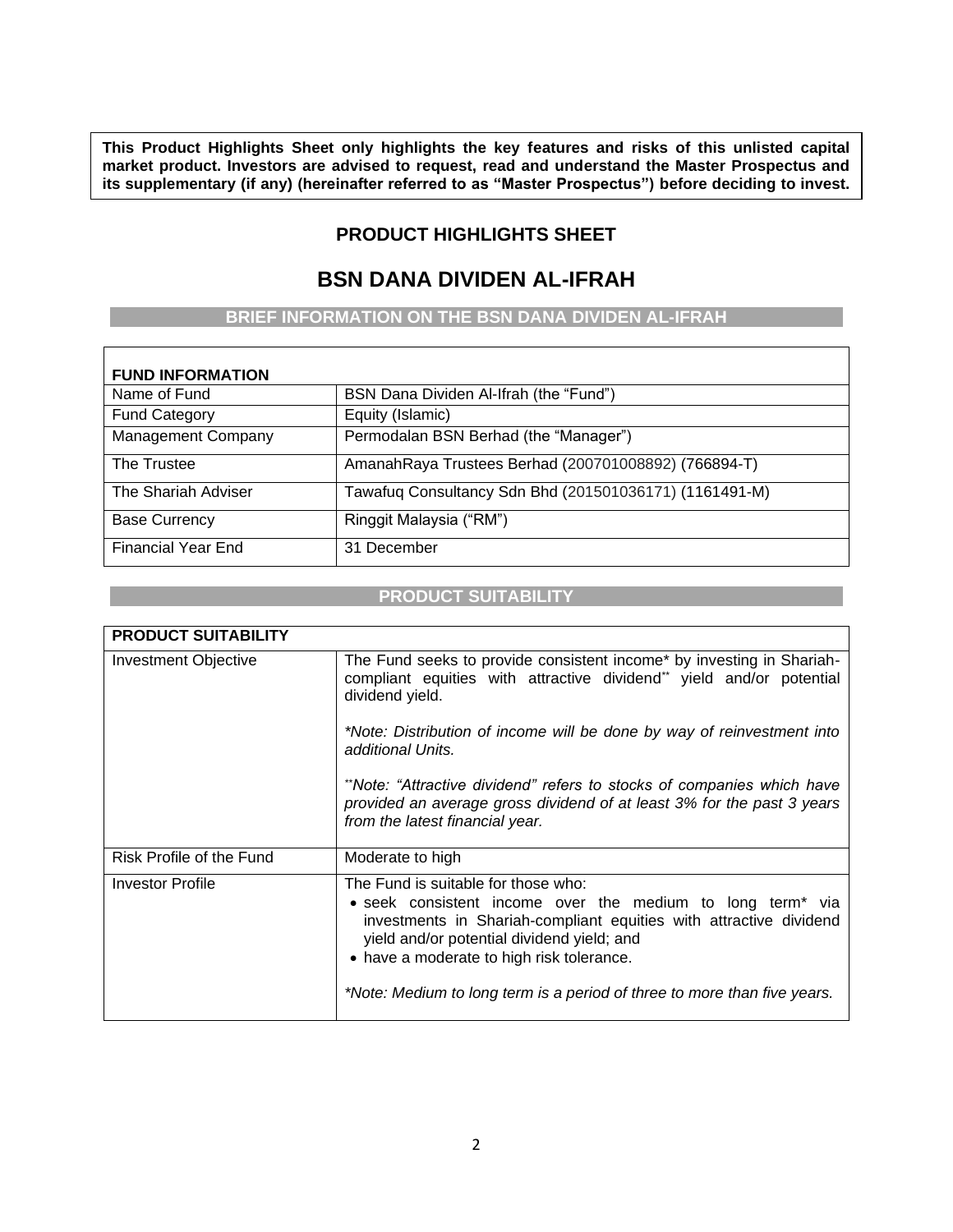# **KEY PRODUCT FEATURES**

| <b>KEY PRODUCT FEATURES</b>           |                                                                                                                                                                                                                                                                                                                                                                                    |
|---------------------------------------|------------------------------------------------------------------------------------------------------------------------------------------------------------------------------------------------------------------------------------------------------------------------------------------------------------------------------------------------------------------------------------|
| Performance Benchmark                 | FTSE Bursa Malaysia EMAS Shariah Index (FBMSHA)                                                                                                                                                                                                                                                                                                                                    |
|                                       | Source: www.bursamalaysia.com                                                                                                                                                                                                                                                                                                                                                      |
| <b>Investment Policy and Strategy</b> | To achieve the investment objective, the Fund will invest in Shariah-<br>compliant equities with records of paying attractive dividend# and/or<br>having the potential to yield attractive dividend#. In addition to expecting<br>dividend, the portfolio will also be actively managed to enhance returns<br>by providing medium to long-term capital appreciation opportunities. |
|                                       | #Note: "Attractive dividend" refers to stocks of companies which have<br>provided an average gross dividend of at least 3% for the past 3 years<br>from the latest financial year.                                                                                                                                                                                                 |
| <b>Asset Allocation</b>               | A minimum 70% of the Fund's Net Asset Value ("NAV") will be invested<br>in Shariah-compliant equities listed on the Bursa Malaysia.                                                                                                                                                                                                                                                |
|                                       | The balance of the NAV that is not invested in Shariah-compliant<br>equities listed on Bursa Malaysia will be invested in Islamic money<br>market instruments, Islamic deposits and any other form of short-term<br>investments/instruments which are Shariah-compliant.                                                                                                           |
| <b>Distribution Policy</b>            | Subject to the availability of income, the Manager will distribute income<br>once a year.                                                                                                                                                                                                                                                                                          |
| Minimum Initial Investment            | The minimum initial investment for the Fund is RM500.00 or such other<br>lower amount as we may decide from time to time.                                                                                                                                                                                                                                                          |
| Minimum Additional<br>Investment      | The minimum additional investment for the Fund is RM100.00 or such<br>other lower amount as we may decide from time to time.                                                                                                                                                                                                                                                       |
| Minimum Holdings                      | The Manager does not impose a minimum holdings requirement.                                                                                                                                                                                                                                                                                                                        |
| Possible outcomes                     | Possible outcomes of investing in this Fund are:<br>Fluctuation on investment value (this is NAV pricing);<br>$\bullet$<br>Possibility to have capital appreciation or capital depreciation;<br>$\bullet$<br>and<br>Income distribution (dividend); if any.                                                                                                                        |

*Note:*

*Please refer to Chapters 1 and 3 of the Master Prospectus for further details*

**KEY RISKS**

| <b>KEY RISKS</b>      |                                                                                                                                                                                                                                                                                                                   |
|-----------------------|-------------------------------------------------------------------------------------------------------------------------------------------------------------------------------------------------------------------------------------------------------------------------------------------------------------------|
| <b>Specific Risks</b> | The specific risks of the Fund are as follows:<br>• Particular stock/securities risk;<br>• Dividend policy risk;<br>• Reclassification of Shariah status risk.<br>Please refer to Master Prospectus under the heading "Specific Risks of<br>Investing in the Funds" for full details of the abovementioned risks. |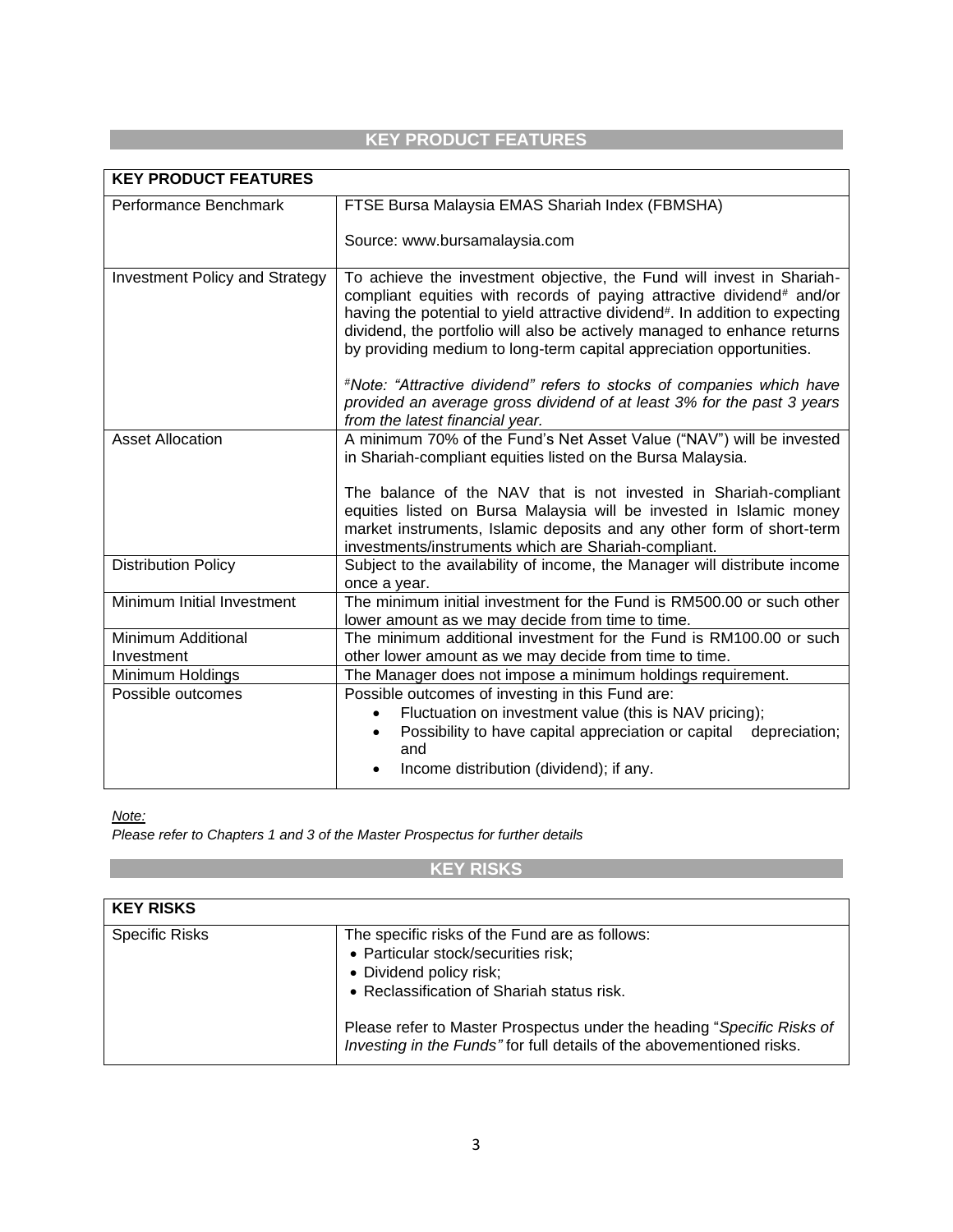*Note:*

*Please be advised that if a unit holder invests in units through an Institutional Unit Trust Advisers ("IUTA") which adopt nominee system of ownership, the unit holder would not be considered to be a unit holder under the deed and the unit holder may consequently not have all the rights ordinarily exercisable by a unit holder (for example, the right to call for a unit holders' meeting and to vote thereat and the right to have the unit holder's particulars appearing in the register of unit holders of the Fund).*

# **FEES, CHARGES AND EXPENSES**

| <b>FEES, CHARGES AND EXPENSES</b> |                                                                                                                                                                                                                                                                                                                                                                                                                                                                                                                                                                                                                                                                                                                                                                                                                                                     |
|-----------------------------------|-----------------------------------------------------------------------------------------------------------------------------------------------------------------------------------------------------------------------------------------------------------------------------------------------------------------------------------------------------------------------------------------------------------------------------------------------------------------------------------------------------------------------------------------------------------------------------------------------------------------------------------------------------------------------------------------------------------------------------------------------------------------------------------------------------------------------------------------------------|
| Sales Charge                      | Manager: up to 4.50% of the NAV per Unit<br>BSN branches: up to 4.50% of the NAV per Unit<br>$\bullet$<br>Unit trust consultants/agents: up to 4.50% of the NAV per Unit<br>The above sales charge is negotiable.                                                                                                                                                                                                                                                                                                                                                                                                                                                                                                                                                                                                                                   |
| <b>Redemption Charge</b>          | The Manager does not intend to impose any redemption charge.                                                                                                                                                                                                                                                                                                                                                                                                                                                                                                                                                                                                                                                                                                                                                                                        |
| Switching Fee                     | The Manager does not intend to impose any switching fee. However,<br>Unit Holders are subject to the conditions on switching as set out in the<br>Master Prospectus under the heading "Switching" in Chapter 3<br>Transaction Information.                                                                                                                                                                                                                                                                                                                                                                                                                                                                                                                                                                                                          |
| <b>Transfer Fee</b>               | RM10.00 per transfer                                                                                                                                                                                                                                                                                                                                                                                                                                                                                                                                                                                                                                                                                                                                                                                                                                |
| <b>Other Charges</b>              | Charges, for instance bank charges, telegraphic charges and courier<br>charges, shall be borne by the Unit Holder in order to execute<br>transactions on behalf of the Unit Holder.                                                                                                                                                                                                                                                                                                                                                                                                                                                                                                                                                                                                                                                                 |
| Annual Management Fee             | One point five zero per centum (1.50%) per annum of the NAV<br>calculated and accrued on a daily basis.                                                                                                                                                                                                                                                                                                                                                                                                                                                                                                                                                                                                                                                                                                                                             |
| <b>Annual Trustee Fee</b>         | Zero point zero six per centum (0.06%) per annum of the NAV of the<br>Fund subject to a minimum of RM18,000 per annum calculated and<br>accrued on a daily basis (excluding foreign custodian fees and charges,<br>if any).                                                                                                                                                                                                                                                                                                                                                                                                                                                                                                                                                                                                                         |
| <b>Other Expenses</b>             | Commissions/fees paid to brokers;<br>$\bullet$<br>Auditors' fee;<br>$\bullet$<br>Tax adviser's fee;<br>$\bullet$<br>Shariah Adviser's fee<br>$\bullet$<br>Valuation fees incurred for valuation of any investment of the Fund<br>$\bullet$<br>by independent valuers for the benefit of the Fund;<br>Taxes and other duties imposed by the government and/or other<br>$\bullet$<br>authorities;<br>Cost for modification of the Deed save where such modification is<br>$\bullet$<br>for the benefit of the Manager and/or Trustee;<br>Costs, fees and expenses incurred for any meeting of the Unit<br>$\bullet$<br>Holders save where such meeting is convened for the benefit of<br>the Manager and/or the Trustee;<br>Independent investment committee members fee; and<br>$\bullet$<br>Any other expenses allowed under the Deed.<br>$\bullet$ |

# **YOU SHOULD NOT MAKE ANY PAYMENT IN CASH TO A UNIT TRUST CONSULTANT OR ISSUE A CHEQUE IN THE NAME OF A UNIT TRUST CONSULTANT.**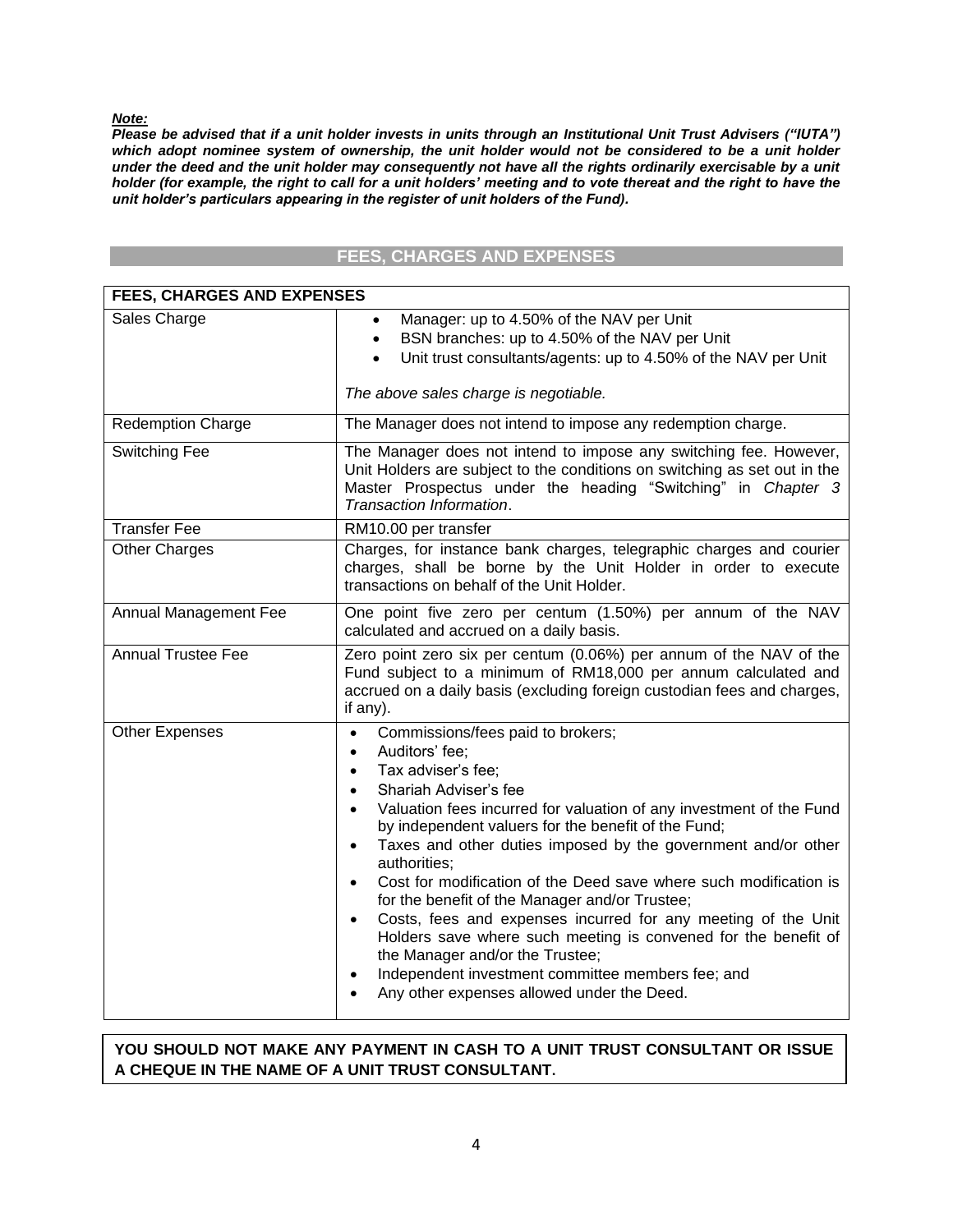# **VALUATION AND EXITING FROM INVESTMENT**

| <b>VALUATION AND EXITING FROM INVESTMENT</b> |                                                                                                                                                                                                                                                                                                                                                                                                                                                                                                                                     |
|----------------------------------------------|-------------------------------------------------------------------------------------------------------------------------------------------------------------------------------------------------------------------------------------------------------------------------------------------------------------------------------------------------------------------------------------------------------------------------------------------------------------------------------------------------------------------------------------|
| Valuation                                    | The Manager will ensure that all assets of the Fund will be valued at fair<br>value at the close of each Business Day and at all times be in<br>compliance with the Guidelines and all relevant laws.                                                                                                                                                                                                                                                                                                                               |
|                                              | The valuation point of the Fund is at 5 p.m. on every Business Day.                                                                                                                                                                                                                                                                                                                                                                                                                                                                 |
|                                              | The valuations are publishing in major local newspaper and the<br>Manager's web address at www.pbsn.com.my on daily basis.                                                                                                                                                                                                                                                                                                                                                                                                          |
| Cooling-off Policy                           | Investors who are qualified for the cooling-off right may obtain a refund<br>on their investment in the Fund if they so request within the cooling-off<br>period, i.e., the period of six (6) Business Days commencing from the<br>date of receipt of the application for units by the Manager.                                                                                                                                                                                                                                     |
|                                              | The cooling-off right is only given to an investor who is investing for the<br>first time in any of the unit trust funds managed by the Manager.                                                                                                                                                                                                                                                                                                                                                                                    |
|                                              | Corporations/institutions, staff of the Manager and persons registered to<br>deal in unit trust funds of the Manager are not entitled to a cooling-off<br>right.                                                                                                                                                                                                                                                                                                                                                                    |
| Redeeming an Investment                      | Unit holders may redeem their investments in the Fund at any point in<br>time by completing the prescribed redemption request form and<br>returning it to the Manager on any Business Day; this form is available<br>at the office of the Manager or any authorised distributors/agents of the<br>Manager. For details of the distributor's channels, please refer to the<br>Chapter 9 Additional Information of the Master Prospectus.                                                                                             |
|                                              | Any redemption request received or deemed to have been received by<br>the Manager on/or before 4.00 p.m. ("the cut-off time"), the redemption<br>price would be the NAV per unit at the end of the Business Day on<br>which the redemption request is received by the Manager. Any<br>redemption request received or deemed to have been received after<br>this cut-off time would be considered as having been received on the<br>next business day and would be based on the NAV per unit on the next<br>Business Day.            |
|                                              | The Manager does not intend to impose any redemption charge for the<br>Fund.                                                                                                                                                                                                                                                                                                                                                                                                                                                        |
|                                              | In a case where the Units are standing in the names of more than one<br>unit holder, where mode of holding is specified as "Joint Application", all<br>joint holders will have to sign the redemption requests. However, in<br>cases of holding specified as "Either Applicant to sign", any one of the<br>unit holders will have the power to make redemption requests, without it<br>being necessary for all the unit holders to sign. In all cases, the first-<br>named unit holder will receive the proceeds of the redemption. |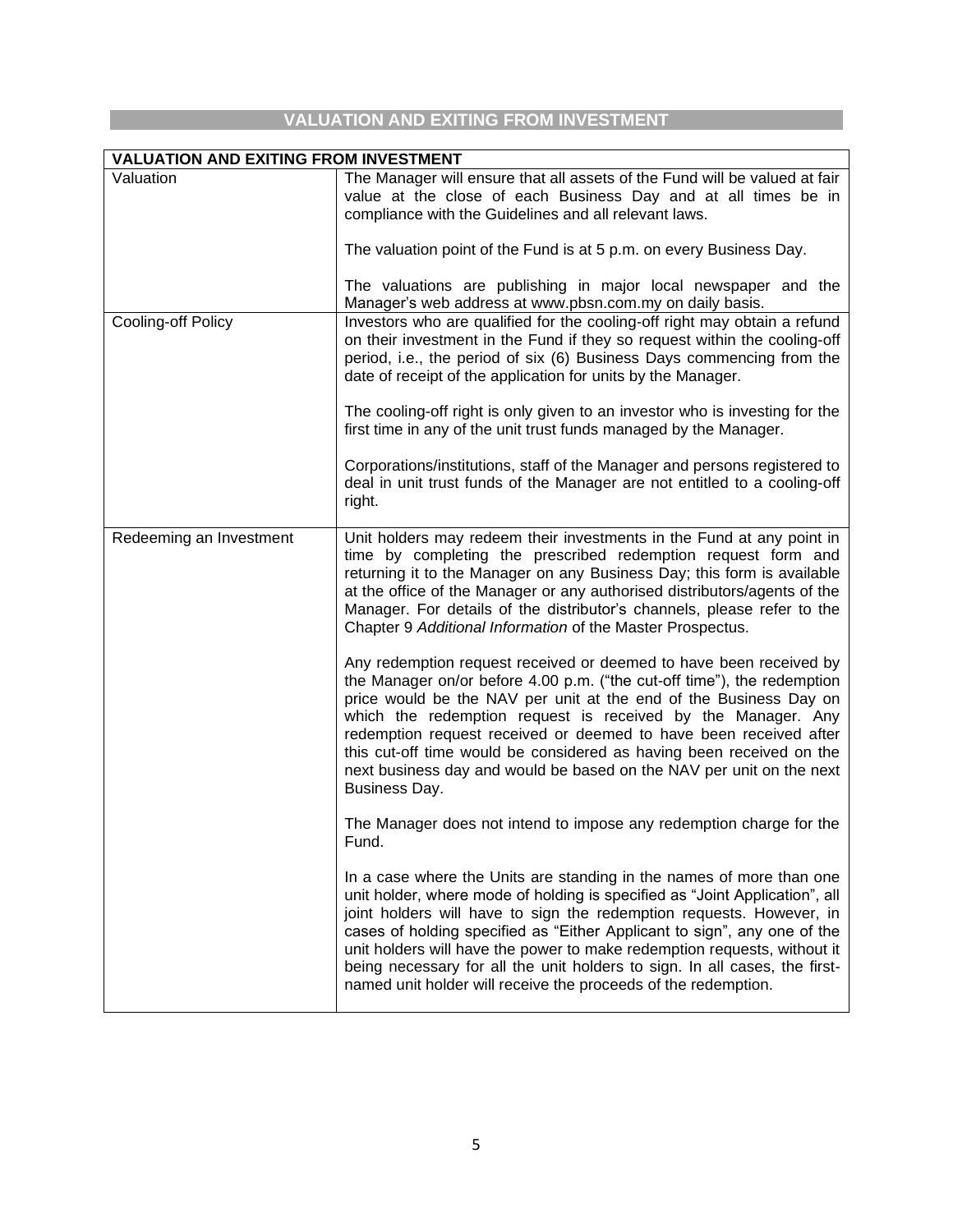# **FUND PERFORMANCE**



| <b>Average Total Return</b> |                                                                                      |         |      |         |                        |         |         |
|-----------------------------|--------------------------------------------------------------------------------------|---------|------|---------|------------------------|---------|---------|
|                             | 3 Months<br>1 Month<br><b>6 Months</b><br>1 Year<br><b>3 Years</b><br><b>5 Years</b> |         |      |         | <b>Since Inception</b> |         |         |
| <b>Fund</b>                 | 8.37                                                                                 | $-2.63$ | 1.46 | $-2.55$ | 1.11                   | $-4.78$ | $-0.18$ |
| <b>Benchmark</b>            | 14.15                                                                                | $-3.07$ | 1.40 | $-6.81$ | 2.15                   | $-2.68$ | 0.72    |

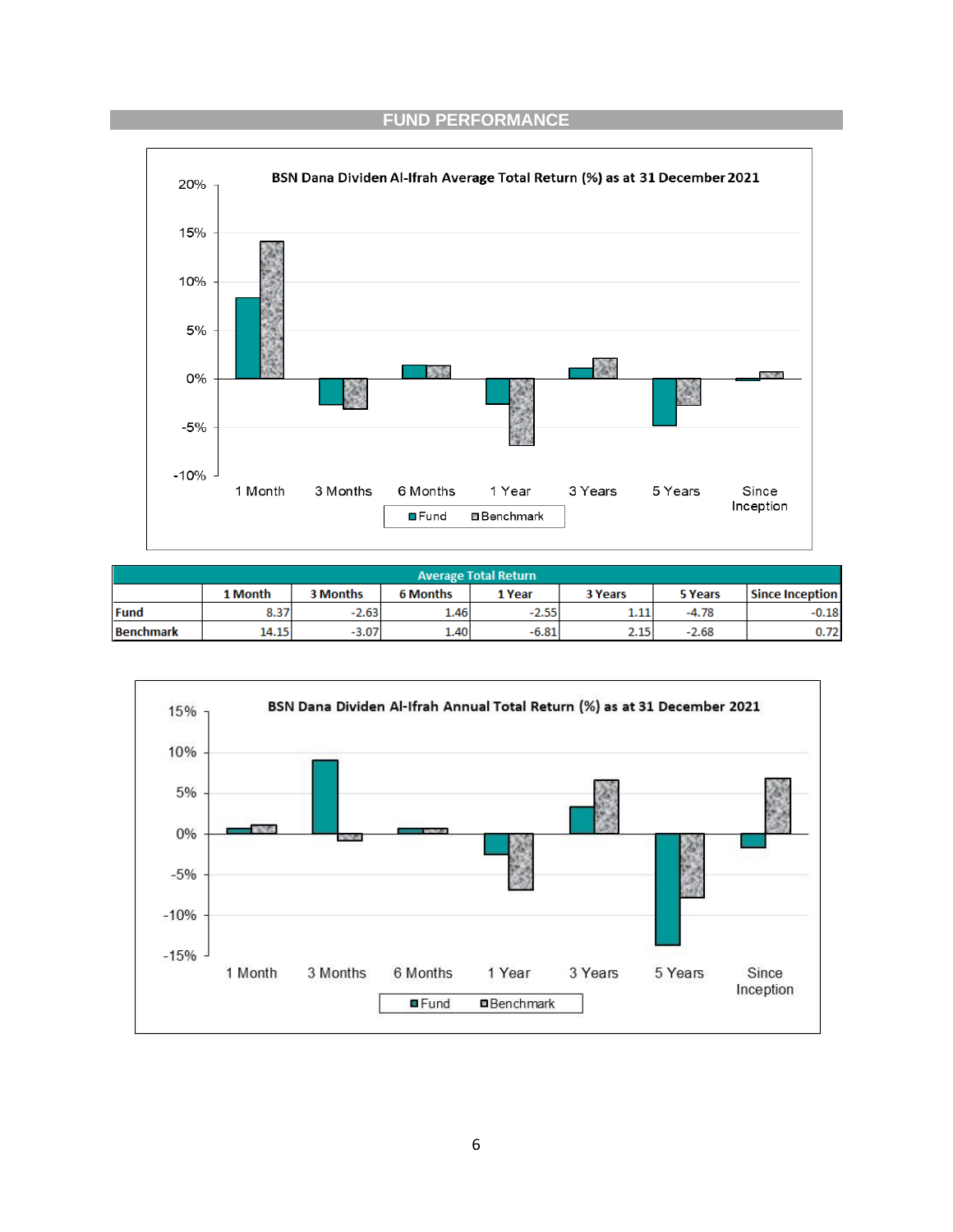| <b>Annual Total Return</b> |                                                                               |         |      |         |      |          |                 |
|----------------------------|-------------------------------------------------------------------------------|---------|------|---------|------|----------|-----------------|
|                            | 3 Months<br><b>6 Months</b><br>1 Month<br>1 Year<br><b>3 Years</b><br>5 Years |         |      |         |      |          | Since Inception |
| <b>Fund</b>                | 0.67                                                                          | 9.00    | 0.73 | $-2.55$ | 3.35 | $-13.67$ | $-1.63$         |
| <b>Benchmark</b>           | 1.11                                                                          | $-0.78$ | 0.70 | $-6.81$ | 6.59 | $-7.82$  | 6.81            |

*Source: All performance figures have been verified by Novagni Analytics and Advisory Sdn Bhd*

### **Asset Allocation As At:**

|                                                                                                                                          | 31/12/2021 | 31/12/2020 | 31/12/2019 |
|------------------------------------------------------------------------------------------------------------------------------------------|------------|------------|------------|
| Quoted<br><b>Shariah-compliant</b><br><b>Equity</b>                                                                                      |            |            |            |
| <b>Investments</b>                                                                                                                       | 68.42%     | 69.79%     | 62.21%     |
| <b>Collective</b><br><b>Shariah-compliant</b><br>Quoted<br><b>Investments Schemes:</b><br><b>Real Estate Investment Trusts ("REITs")</b> | 2.54%      | 7.84%      | 12.36%     |
| <b>Cash and other net assets</b>                                                                                                         | 29.04%     | 22.37%     | 25.43%     |

### **Basis of Calculation and Assumptions Made in Calculating Returns**

Total Return,  $R = (1 + \text{Price Return}) * (1 + \text{ Income Return}) - 1$ 

Annualised Total Return =  $(1 + R)^{1/x} - 1$ 

Average Return = Number of Returns / Sum of Returns

#### Where,

 $NAV_t$  = NAV after income distributions and /or unit splits at the end of the period

 $NAV_{t-1}$  = NAV after income distributions and/or unit splits at the beginning of the period

 $x =$  number of years of the period

#### **Portfolio Turnover Ratio for the Financial Year Ended 31 December:**

|                              | 2021 | 2020 | 2019  |
|------------------------------|------|------|-------|
| / Portfolio Turnover (times) | 0.66 | 0.88 | . .00 |

The decrease in PTR in year 2021 was mainly due to decrease in average trading activities as compared in year 2020.

### **Distribution of Income for the Financial Year Ended 31 December:**

|                                          | 2021 | 2020 | 2019 |
|------------------------------------------|------|------|------|
| <b>Gross distribution per Unit (sen)</b> |      |      | 0.98 |
| <b>Net distribution per Unit (sen)</b>   |      |      | 0.98 |

(Distribution of income was made in the form of reinvestment of units).

### **PAST PERFORMANCE OF THE FUND IS NOT INDICATION OF ITS FUTURE**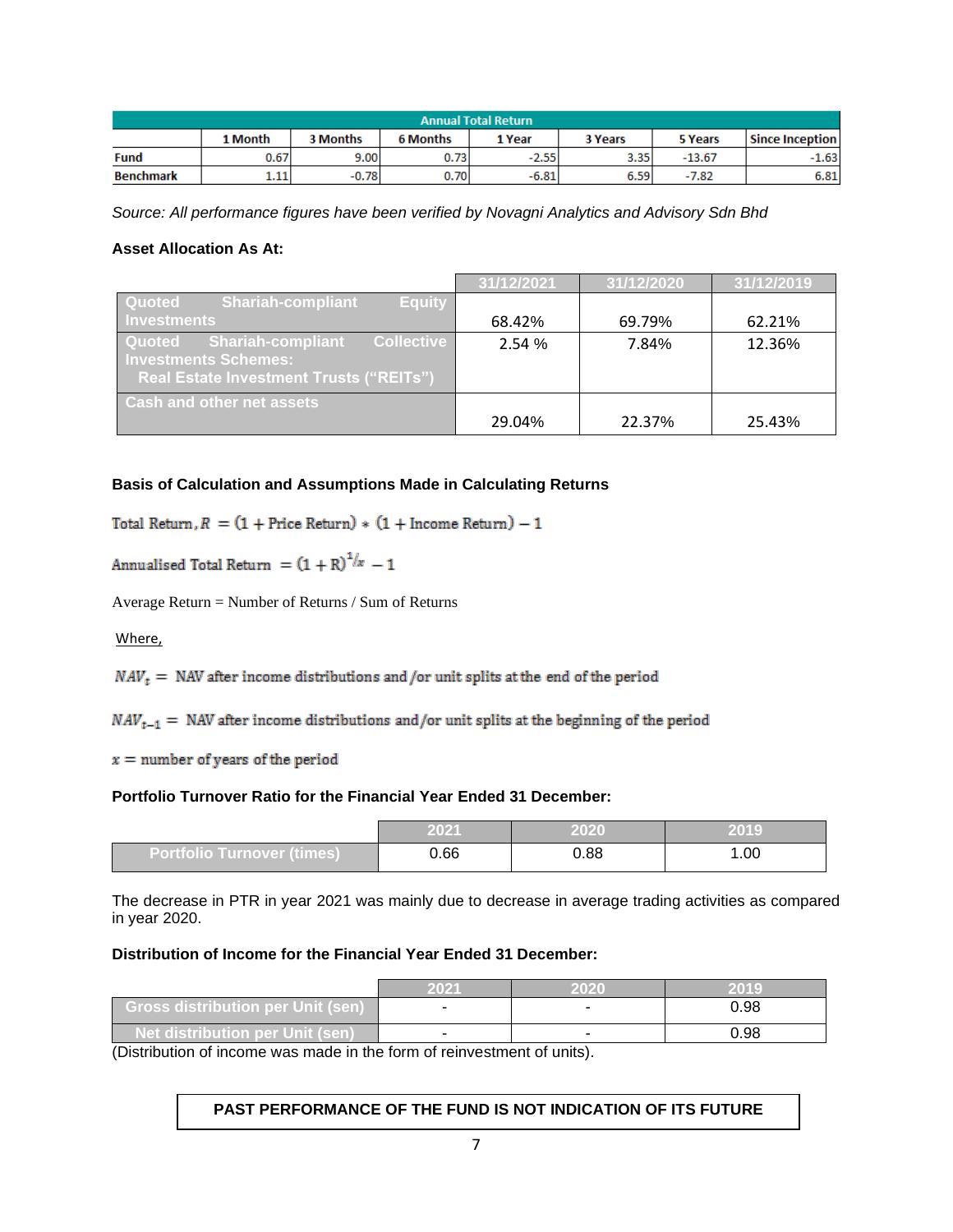### **CONTACT INFORMATION**

#### **Investors may contact us if they have enquiries:**

| <b>THE MANAGER</b>    |                           |
|-----------------------|---------------------------|
| Name                  | PERMODALAN BSN BERHAD     |
| Company No.           | (199401034061) (319744-W) |
| Registered & Business | : Level 19, Lot 1,        |
| Address               | Bangunan TH Selborn,      |
|                       | 153, Jalan Tun Razak,     |
|                       | 50400 Kuala Lumpur        |
| Telephone No.         | $1.03 - 21809000$         |
| Fax No.               | $03 - 26810051$           |
| Website               | www.pbsn.com.my           |
|                       |                           |

#### **Contact details for further information or to lodge a complaint:**

1. For internal dispute resolution, you may contact:

Customer Service Permodalan BSN Berhad Level 19, Lot 1, Bangunan TH Selborn, 153, Jalan Tun Razak, 50400 Kuala Lumpur. Tel No: 03- 2180 9000 / 9002

2. If you are dissatisfied with the outcome of the internal dispute resolution process, please refer your dispute to the Securities Industries Dispute Resolution Corporation (SIDREC):

| (a) via phone to  | 03-2282 2280                                           |
|-------------------|--------------------------------------------------------|
| (b) via fax to    | 03-2282-3855                                           |
| (c) via email to  | info@sidrec.com.my                                     |
| (d) via letter to | Securities Industry Dispute Resolution Center (SIDREC) |
|                   | Unit A-9-1, Level 9, Tower A                           |
|                   | Menara UOA Bangsar                                     |
|                   | No. 5, Jalan Bangsar Utama 1                           |
|                   | 59000 Kuala Lumpur                                     |

3. You can also direct your complaint to the SC even if you have initiated a dispute resolution process with SIDREC. To make a complaint, please contact the SC's Consumer & Investor Office:

| (a) via phone to the Aduan Hotline | $: 03 - 62048999$                                                                                                  |
|------------------------------------|--------------------------------------------------------------------------------------------------------------------|
| (b) via fax to                     | $03 - 62048991$                                                                                                    |
| (c) via email to                   | aduan@seccom.com.my                                                                                                |
| (d) via online complaint form      | www.sc.com.my                                                                                                      |
| (e) via letter to                  | : Consumer & Investor Office<br>Securities Commission Malaysia<br>No 3 Persiaran Bukit Kiara<br><b>Bukit Kiara</b> |